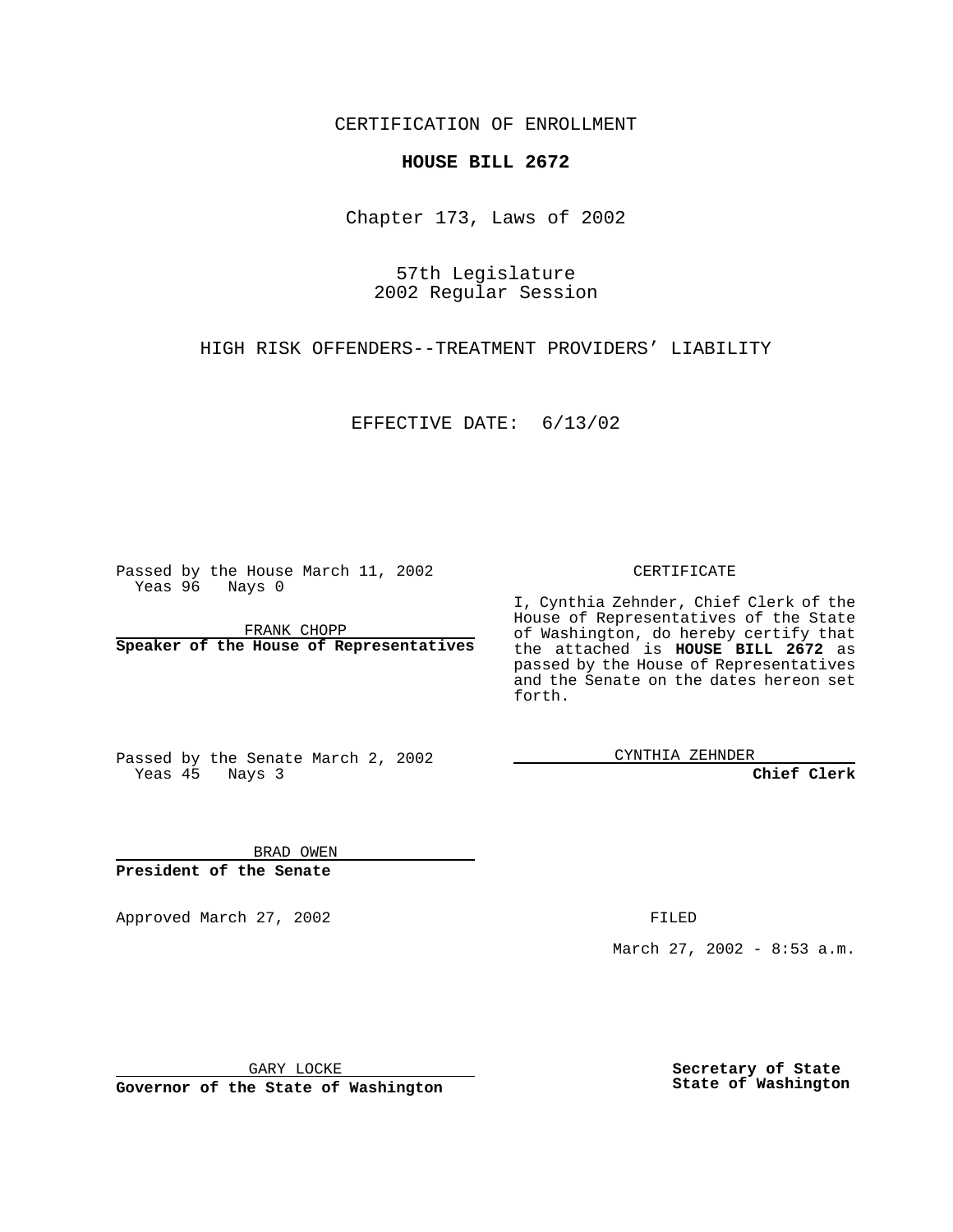## **HOUSE BILL 2672** \_\_\_\_\_\_\_\_\_\_\_\_\_\_\_\_\_\_\_\_\_\_\_\_\_\_\_\_\_\_\_\_\_\_\_\_\_\_\_\_\_\_\_\_\_\_\_

\_\_\_\_\_\_\_\_\_\_\_\_\_\_\_\_\_\_\_\_\_\_\_\_\_\_\_\_\_\_\_\_\_\_\_\_\_\_\_\_\_\_\_\_\_\_\_

## AS AMENDED BY THE SENATE

Passed Legislature - 2002 Regular Session

**State of Washington 57th Legislature 2002 Regular Session**

**By** Representatives Kirby, O'Brien, Ballasiotes, Morell, Darneille, Lovick and Kagi

Read first time 01/23/2002. Referred to Committee on Judiciary.

 AN ACT Relating to limiting the liability of providers of treatment to high risk offenders; and adding a new section to chapter 71.24 RCW.

BE IT ENACTED BY THE LEGISLATURE OF THE STATE OF WASHINGTON:

 NEW SECTION. **Sec. 1.** A new section is added to chapter 71.24 RCW to read as follows:

 (1) A licensed service provider or regional support network, acting in the course of the provider's or network's duties under this chapter, is not liable for civil damages resulting from the injury or death of another caused by a dangerous mentally ill offender who is a client of the provider or network, unless the act or omission of the provider or network constitutes:

- 12 (a) Gross negligence;
- (b) Willful or wanton misconduct; or

 (c) A breach of the duty to warn of and protect from a client's threatened violent behavior if the client has communicated a serious threat of physical violence against a reasonably ascertainable victim or victims.

 (2) In addition to any other requirements to report violations, the licensed service provider and regional support network shall report an

p. 1 HB 2672.SL